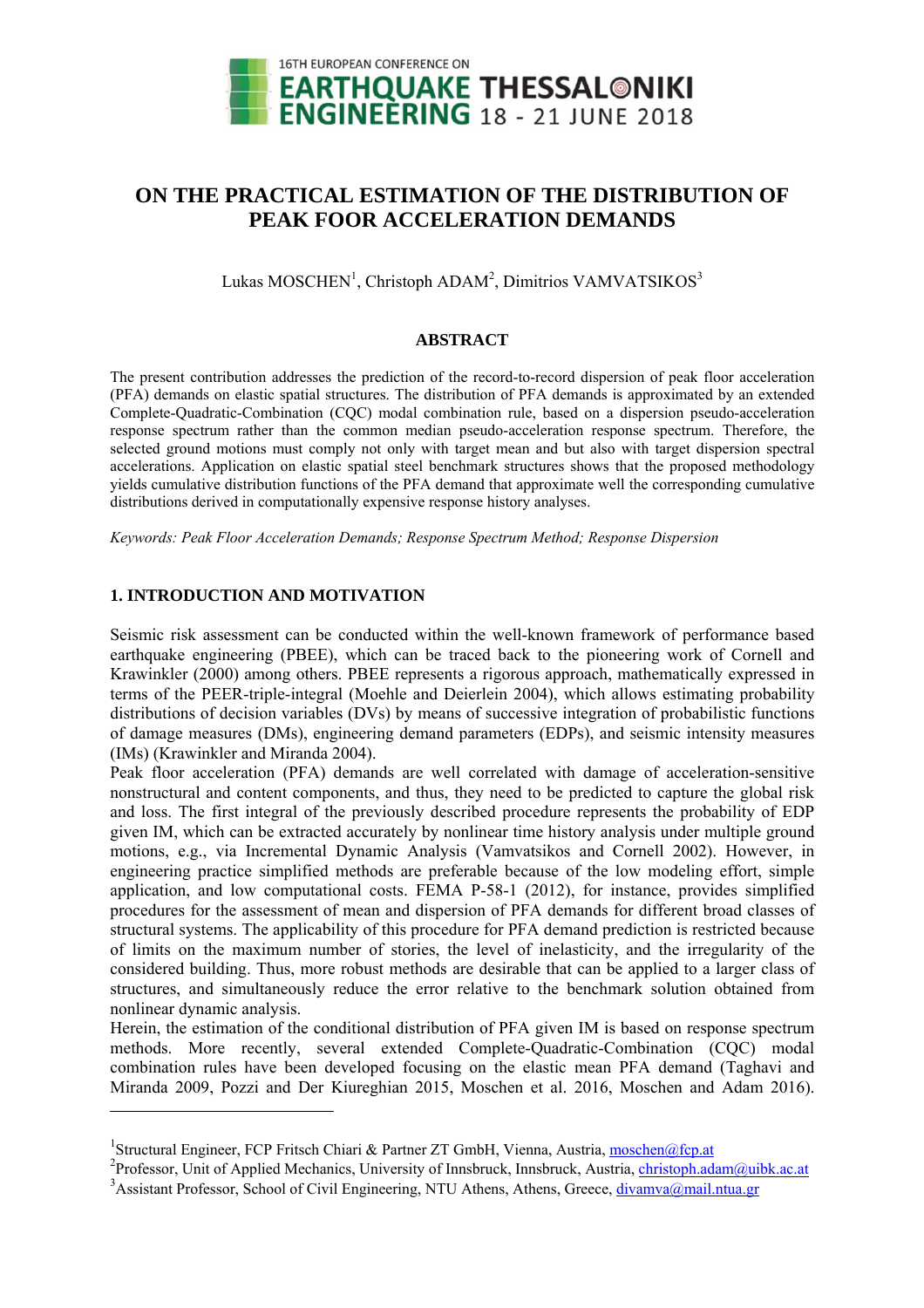However, all of these methods have in common that the dispersion of PFA demand has not been addressed, and thus, the full distribution of demands cannot be easily predicted. To close this gap, the present paper aims at predicting also the dispersion of the PFA demand by means of an extended CQC rule. The idea is based on FEMA P-58-1 (2012), where dispersions of spectral accelerations are defined for different regions in the United States of America (USA). Thus, dispersions of PFA demands will be approximated by the extended CQC rule using a dispersion pseudo-acceleration response spectrum rather than the common median pseudo-acceleration response spectrum. Therefore, a ground motion record selection procedure is required, which addresses target mean and target dispersion spectral accelerations. Recently, Kohrangi et al. (2017) and Moschen et al. (2017) developed independently such methods representing extended conditional mean spectrum (CMS) methods (Baker 2011, Jarayam et al. 2011) satisfying these needs. The proposed methodology to estimate the distribution of PFA demands is tested on elastic spatial steel structures actually developed for the benchmark test of the closed form CQC rule (Moschen et al. 2016).

#### **2. METHODOLOGY**

The proposed procedure is based on the assumption that the seismic structural response can be sufficiently accurately described by the normal stationary random vibration theory with zero mean (Crandall and Mark 1963, Newland 2005), although in reality earthquake excitation is a non-stationary stochastic process (Shinozuka and Wu 1988). However, in general, the structural assessment of earthquake excited buildings is governed by the peak response that is related to the strong motion phase of an accelerogram, which is considered to be stationary (Der Kiureghian 1981).

At first, it is repeated how the central tendency (median) of PFA demands of elastic structures can be predicted by means of an extended CQC rule presented in Taghavi and Miranda (2009), Pozzi and Der Kiureghian (2015), and Moschen et al. (2016). On this foundation, it is discussed how the dispersion of the PFA demands can be assessed utilizing the extended CQC rule.

#### *2.1 Estimation of the Central Tendency of PFA Demands*

Consider the equations of motion of an elastic multi-degree-of-freedom (MDOF) structure subjected to uniform base acceleration in one principal direction (Chopra 2016),

$$
\mathbf{M}\ddot{\mathbf{u}}^{(\text{rel})}(t) + \mathbf{C}\dot{\mathbf{u}}^{(\text{rel})}(t) + \mathbf{K}\mathbf{u}^{(\text{rel})}(t) = -\mathbf{M}\mathbf{e}\ddot{u}_{g}(t)
$$
\n(1)

in which vector  $\mathbf{u}^{(rel)}(t)$  contains the deformations of the *N* nodes relative to the displacement of the ground,  $u_{\rm g}(t)$ , and **M**, **C** and **K** denote the mass-, stiffness-, and damping matrix associated with the *N* dynamic degrees-of-freedom (DOFs). Inertia forces as a result of the ground acceleration are spatially redistributed by the quasi-static influence vector, **e**. Modal expansion of Equation 1 yields the *N* modal oscillator equations,

$$
\ddot{d}_i^{(\text{rel})}(t) + 2\zeta_i \omega_i \dot{d}_i^{(\text{rel})} + \omega_i^2 d_i^{(\text{rel})} = -\ddot{u}_g(t), \quad i = 1, \dots, N
$$
\n(2)

with  $\omega_i$  denoting the *i*th natural frequency and  $\zeta_i$  the *i*th modal damping ratio. Defining the total modal accelerations,  $\ddot{d}_i(t) = \ddot{d}_i^{(rel)}(t) + \ddot{u}_g(t)$ , and utilizing static correction (Chopra 2016), the total acceleration of the *k*th degree of freedom can be expressed as

$$
\ddot{u}_k(t) \approx \sum_{i=1}^n \phi_{i,k} \Gamma_i \ddot{d}_i(t) + \left(1 - \sum_{i=1}^n \phi_{i,k} \Gamma_i\right) \ddot{u}_g(t) = \ddot{u}_k^{(n)}(t) + r_k^{(n)} \ddot{u}_g(t)
$$
\n(3)

where the modal series are approximated by the first few  $n \le N$  modes only. Variable  $\phi_{i,k}$  represents the *k*th component of the *i*th mode shape, and  $\Gamma_i = (\phi_i^T \mathbf{M} \mathbf{e}) / (\phi_i^T \mathbf{M} \phi_i)$  is the generalized participation factor. Application of the static correction method (which is equivalent to the mode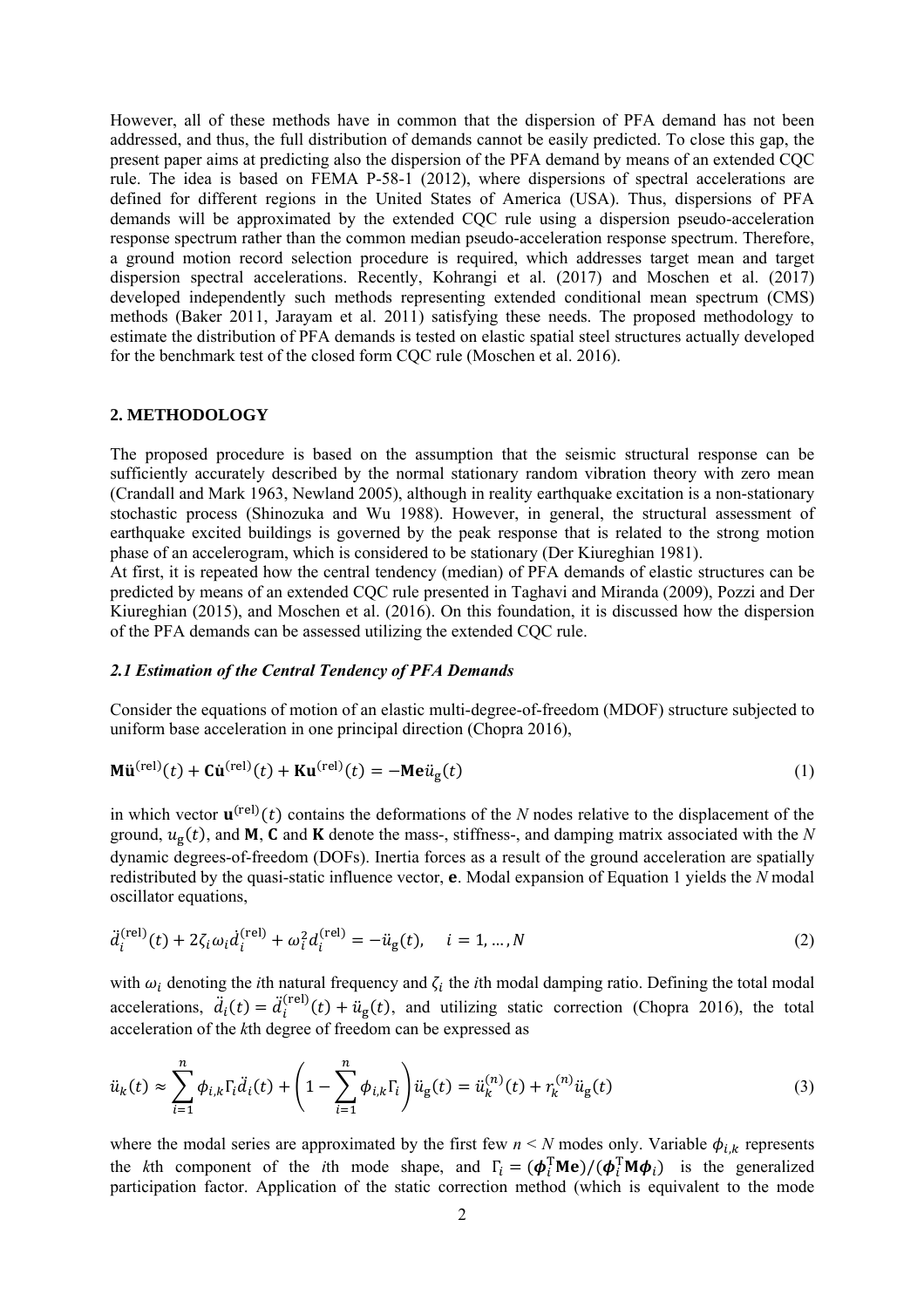acceleration method, Chopra 2016) accelerates the rate of convergence of the modal series, because the quasi-static contributions of the truncated  $n+1$  to *N* modes are included exactly in the residual  $r_k$  $\binom{n}{ }$ compare with the second term of Equation 3. In the high frequency domain (in this context the spectral domain associated with the  $n+1$  to  $N$  modes) the modal oscillator Equation 2 can be approximated by  $\omega_i^2 d_i^{(rel)} \approx -\ddot{u}_g(t)$ , capturing the quasi-static response only, and thus referred to as *static approximation method* (Chopra 2016). Consequently, the residual  $r_k^{\prime}$  $\kappa^{(n)}$  governs the spatial redistribution of the base acceleration to the *k*th DOF of the MDOF structure.

Now, it is assumed that Equation 3 describes a stationary random process. Hence, evaluation of the stochastic process at any instant of time yields random variables independent of time (denoted by capital letters), i.e.,  $\ddot{u}_k(t) = \ddot{U}_k$ ,  $\ddot{u}_k^{(i)}$  $\ddot{u}_{k}^{(n)}(t) = \ddot{U}_{k}^{(n)}$  $\ddot{u}_{\rm g}(t) = \ddot{U}_{\rm g}$ . Subsequently, the multi-modal variance of the *k*th total acceleration reads (Moschen et al. 2016):

$$
Var\left[\ddot{U}_k\right] = Var\left[\ddot{U}_k^{(n)}\right] + \left(r_k^{(n)}\right)^2 Var\left[\ddot{U}_g\right] + 2r_k^{(n)}Cov\left[\ddot{U}_k^{(n)}, \ddot{U}_g\right]
$$
\n(4)

Based on Equation 4 Taghavi and Miranda (2009) derived the extended CQC rule to estimate the mean PFA demand of the *k*th DOF,  $m_{PFA_k}$ ,

$$
E\left[\max(|U_k|)\right] \equiv m_{PFA_k} \approx \left[\sum_{i=1}^n \sum_{j=1}^n \frac{p_k}{p_i} \frac{p_k}{p_j} \phi_{i,k} \phi_{j,k} \Gamma_i \Gamma_j S_{a,i} S_{a,j} \rho_{i,j} + \left(\frac{p_k}{p_g} m_{PGA} \gamma_k^{(n)}\right)^2 + 2m_{PGA} \gamma_k^{(n)} \frac{p_k}{p_g} \sum_{j=1}^n \frac{p_k}{p_i} \phi_{i,k} \Gamma_i S_{a,i} \rho_{i,g}\right]^{\frac{1}{2}}
$$
\n
$$
(5)
$$

in analogy to the original CQC rule (Der Kiureghian 1981) for relative response quantities. In Equation 5,  $p_i$ ,  $p_j$ ,  $p_k$  and  $p_g$  denote mean peak factors for modal and physical coordinates. Variable  $S_{a,i} = E[\max(|D_i|)] = E[S_{A,i}]$  denotes the mean pseudo-spectral acceleration related to the *i*th mode, and  $m_{PGA} = E[\text{max}(|U_g|)] = E[PGA]$  the mean peak ground acceleration (PGA). Correlation coefficients between modal total accelerations, and modal total acceleration and the ground acceleration are represented by  $\rho_{i,j}$ , and  $\rho_{i,g}$ , respectively. Closed form solutions of these quantities are found in Moschen et al. (2016). As discussed in Shome et al. (1998), the dispersion of seismic peak response quantities can be reasonably described by a lognormal distribution. Hence, Equation 5 is used to estimate the median PFA demand,  $\tilde{m}_{PFA_k}$ , rather than the corresponding mean,  $m_{PFA_k}$ utilizing median pseudo-spectral accelerations and median peak factors instead of the mean values. For a more comprehensive discussion refer to Moschen et al. (2016).

#### *2.2 Estimation of the Dispersion of PFA Demands*

Starting point for estimation of PFA demand dispersion of the *k*th degree of freedom is Equation 4 and the acceptance of the lognormal assumption of the seismic peak response distribution. Substituting the random variables (e.g.  $\ddot{U}_k$ ) of this equation by the logarithm of the peak value of these variables (e.g. In  $(\text{max}(|U_k|))$  yields the expression for estimating the PFA dispersion based on the CQC approach,

$$
\sqrt{Var\left[\ln\left(\max(|U_k|)\right)\right]} \equiv \sigma_{\ln(PFA_k)} \approx \left[\sum_{i=1}^n \sum_{j=1}^n \phi_{i,k} \phi_{j,k} \Gamma_i \Gamma_j \sigma_{\ln(S_{A,i})} \sigma_{\ln(S_{A,j})} \rho_{i,j}^{(\sigma)} + \left(\sigma_{\ln(PGA)} \gamma_k^{(n)}\right)^2 + 2\sigma_{\ln(PGA)} \gamma_k^{(n)} \sum_{j=1}^n \phi_{i,k} \Gamma_i \sigma_{\ln(S_{A,i})} \rho_{i,g}^{(\sigma)}\right]^{\frac{1}{2}}
$$
(6)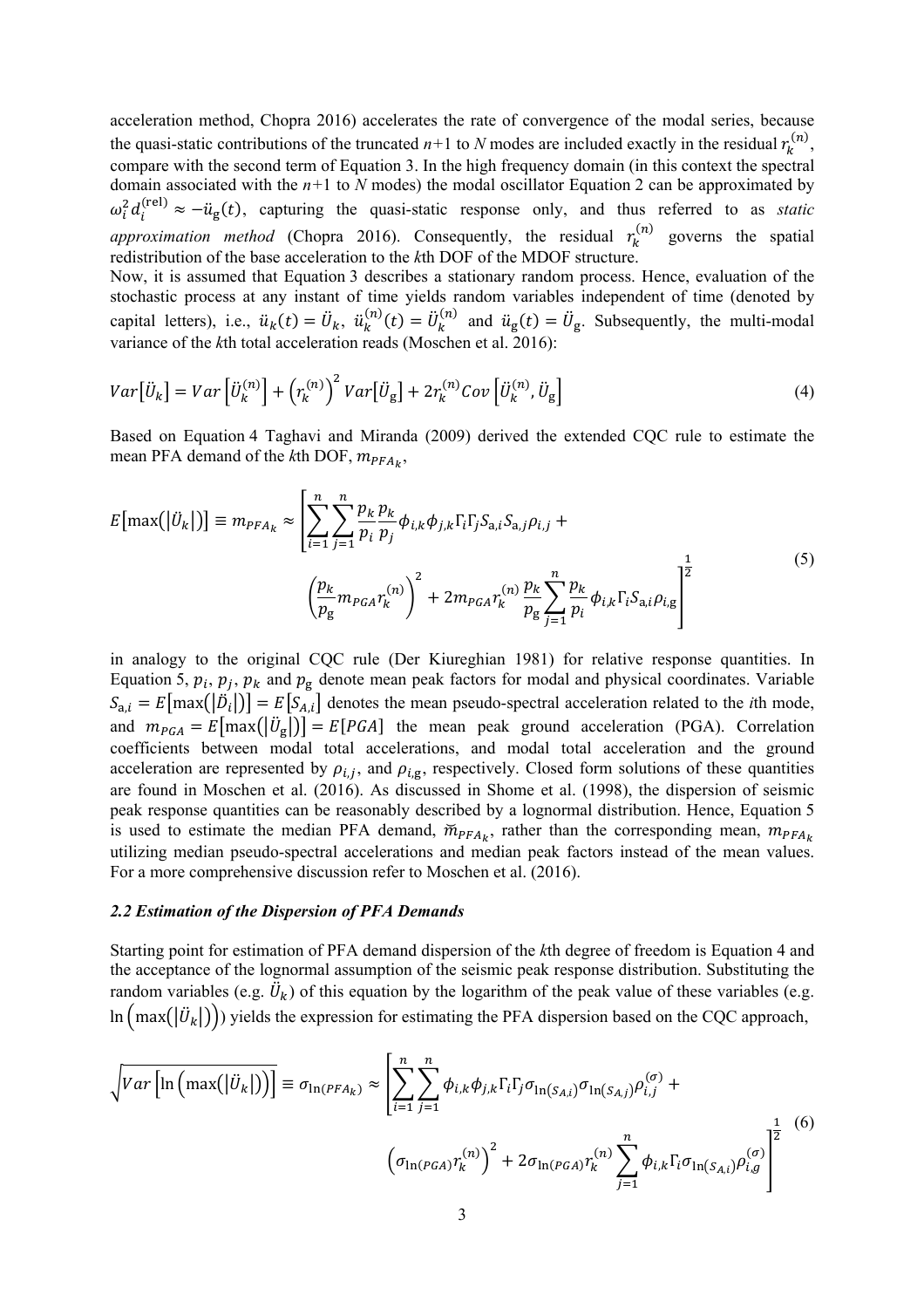In Equation 6, the unbiased estimator of dispersion of the logarithm of the pseudo-spectral acceleration of a record set (which consists of *m* individual records) at the period/frequency of the *i*th mode,  $\sigma_{\ln(S_{4i})}$ , reads (Benjamin and Cornell 1970)

$$
\sigma_{\ln(S_{A,i})} = \sqrt{Var[\ln(S_{A,i})]} = \sqrt{\frac{1}{m-1} \sum_{j=1}^{m} (\ln(S_{a,i,j}) - E[\ln(S_{A,i})])^2}
$$
(7)

The dispersion of the PGA,  $\sigma_{\ln(PGA)}$ , is computed in analogy to Equation 7.

In Equation 6, all factors are defined except the correlation coefficients between the modal pseudospectral accelerations,  $\rho_{i,j}^{(\sigma)}$ , and between pseudo-spectral acceleration and the peak ground acceleration,  $\rho_{i,g}^{(\sigma)}$ . A correlation coefficient is defined as the ratio of the covariance of two random variables and the square root of the product of their variances (Benjamin and Cornell 1970). Consequently, based on the lognormal approximation of the probabilistic distribution of pseudospectral accelerations, and utilizing both the *i*th and the *j*th spectral value of the median response spectrum and dispersion spectrum, yields the following estimate of the desired modal correlation coefficients,

$$
\rho_{i,j}^{(\sigma)} = \frac{Cov[\ln(S_{A,i}), \ln(S_{A,j})]}{\sqrt{Var[\ln(S_{A,i})]Var[\ln(S_{A,j})]}}
$$
\n(8)

Correlation coefficient  $\rho_{i,q}^{(\sigma)}$  is computed in analogy to Equation 8, replacing the *j*th modal random variable by the random PGA variable.

#### *2.3 Estimation of the Distribution of PFA Demands*

The multi-modal variance of the PFA demand is evaluated in accordance to Equation 6, and the multimodal median PFA demand according to Equation 5. Additionally, the probabilistic distribution of the multi-modal PFA demand needs to be approximated. The multi-modal random variable represents a sum of uni-modal random variables. Consequently, if the logarithm of any uni-modal random variable is assumed to be normally distributed, the multi-modal random variable is lognormal distributed as well. A lognormal distribution is fully defined by the mean and the dispersion of the logarithm of the random variable under consideration (Benjamin and Cornell 1970). Thus, the cumulative distribution function (CDF) that estimates the probabilistic distribution of PFA demands of the *k*th DOF reads

$$
F_{PFA_k}(pf a_k) = F_U\left(\frac{\ln(pfa_k) - \ln(\widetilde{m}_{PFA_k})}{\sigma_{\ln(PFA_k)}}\right) = F_U(u)
$$
\n(9)

where  $F_{11}(u)$  represents the CDF of the standardized normal distribution (Benjamin and Cornell 1970).

#### **3. GROUND MOTION RECORDS AND STRUCTURAL MODELS**

#### *3.1 Ground Motion Records*

In this study for the site under consideration (Century City in Los Angeles  $(34.05366^{\circ}N,$ 118.41339°W)), the multi-objective ground selection procedure developed by Moschen et al. (2017) is used to select the acceleration records because it addresses the needs of a target mean and a target dispersion spectrum, as required for the proposed PFA demand prediction procedure. More specific, a global optimization procedure is applied to select the ground motion records from the PEER Ground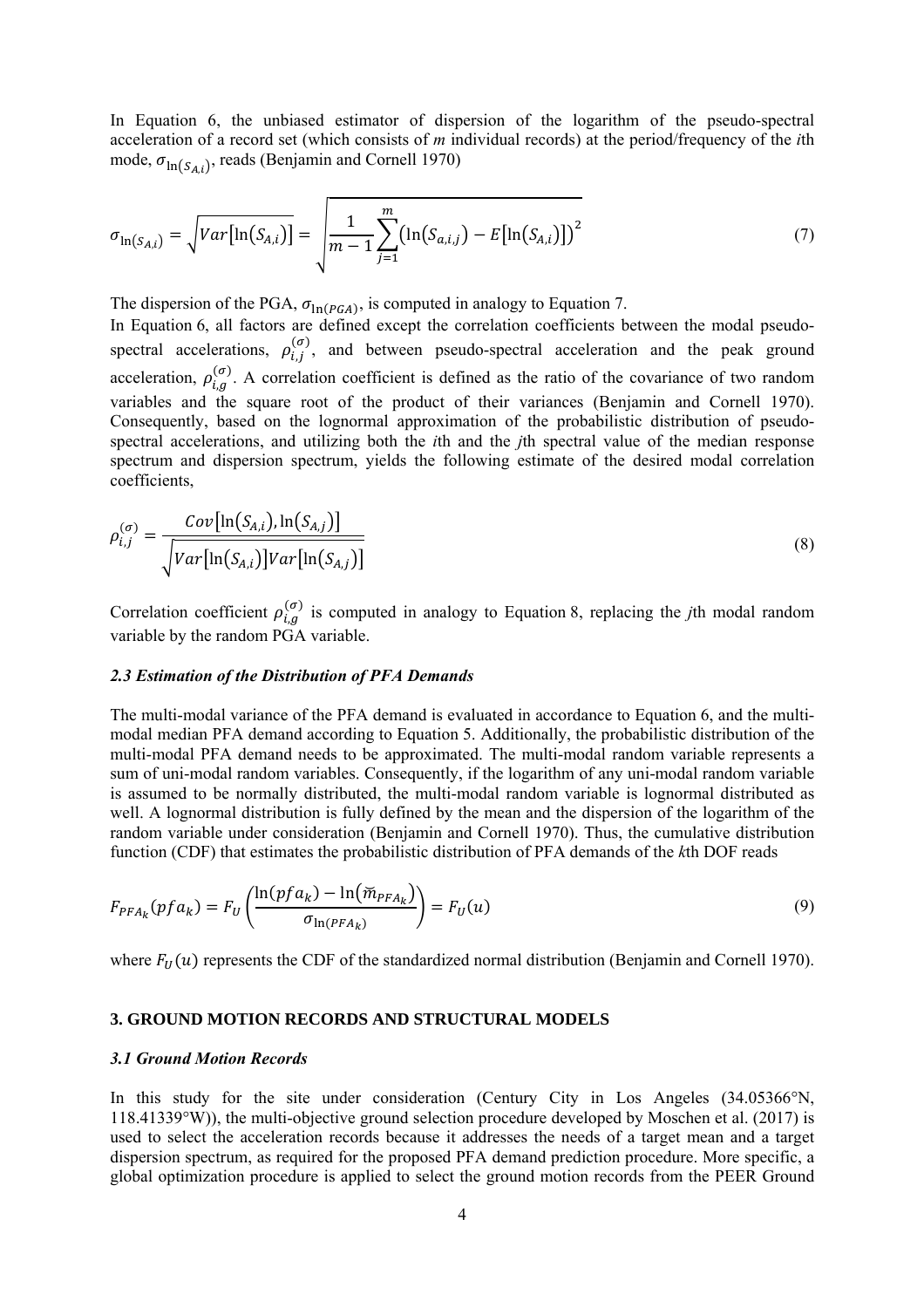Motion Database (2015) matching the following criteria (Moschen et al. 2017) :

- Moment magnitude:  $5.5 \le M_W \le 7.9$ .
- NEHRP Site Classification D (stiff soil, shear wave velocity:  $180 \text{ m/s} < v_s \cdot 30 \leq 360 \text{ m/s}$ ).
- Fault mechanism (FM): strike-slip (SS), reverse (RV), reverse-oblique (RVO).
- Joyner and Boore distance (1981):  $0 \text{ km} \le r_{ib} \le 80 \text{ km}$ .
- Constant scale factor for all ground motions in the range of  $1/5 \le \alpha \le 5$ .
- Constant lognormal target dispersion spectrum of 0.80.
- Period range of interest  $0.05$  s  $\leq T \leq 3.00$  s.

This procedure yields 92 ground motions, whose response spectra are shown in the upper plot of Figure 1 by grey lines. The bold black line represents the corresponding median spectrum, which closely matches the target median spectrum also shown in this figure. The dashed lines refer to  $16<sup>th</sup>$ and  $84<sup>th</sup>$  percentile spectra. In the lower plot of Figure 1 the target normal dispersion spectrum indicated by a constant line and the normal dispersion spectrum of this ground motion set are shown. Alternatively, any ground motion selection procedure can be used that are based on target median and target dispersion spectra (e.g., Kohrangi et al. 2017, Baker 2011, and Jarayam et al. 2011).



Figure 1. Upper plot: Response spectra of individual records (gray lines) of the record set, corresponding median and dispersion spectra (solid and dashed black lines), and target median response spectrum (bold black line). Lower plot: Target normal dispersion spectrum (horizontal line constant at 0.80), and corresponding sample normal dispersion (Moschen et al. 2017).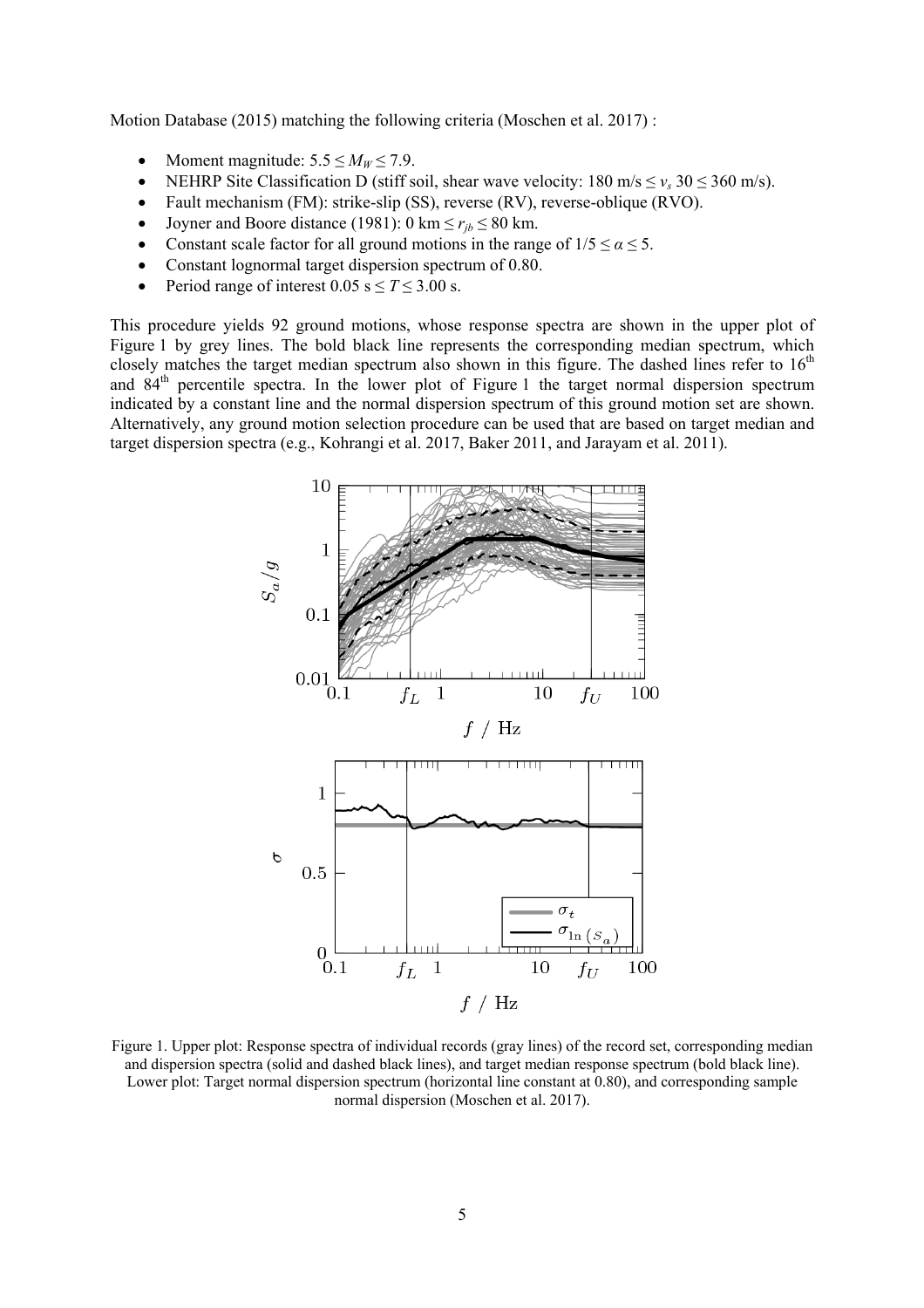#### *3.2 Structural Models*

The proposed methodology for predicting the dispersion of PFA demands is evaluated on generic spatial steel-moment-resisting-frames (SMRF) tuned to fundamental periods defined in ASCE 7-16 (2016). Figure 2 depicts the top view of the *k*th floor and an isometric view of the first two stories of those structures. Each story is composed of a rigid quadratic massless plate with an attached lumped mass, supported at the corners by elastic massless columns with symmetric cross-section. The lumped mass is slightly eccentric vis-à-vis the center of stiffness as shown in Figure 2 (left), and as such the first three natural frequencies of the coupled bending-torsional modes are closely spaced. In Table 1 these frequencies are listed for the considered 6-, 12- and 12-story frames. Consequently, consideration of correlation of modal total accelerations is of major importance for realistic prediction of the PFA demands (Moschen et al. 2016, Moschen and Adam 2016). Rayleigh-type damping is considered with a modal damping ratio of  $\zeta = 0.05$  assigned to the fundamental mode and to the 95% cumulative mass participating mode. It should be noted that the fundamental mode shape is linear with respect to the structural height when the lumped masses are located in the center of stiffness. Further details for these structures are found in Moschen (2016).



Figure 2. Top view of the *k*th floor (left), and isometric view of the first two stories (right) of the considered generic spatial structures (Moschen et al. 2016).

| <b>Structure</b> | $\omega_1$<br>$\lceil \text{rad/s} \rceil$ | $\omega$<br>$\lceil \text{rad/s} \rceil$ | $\omega$<br>$\lceil \text{rad/s} \rceil$ |  |
|------------------|--------------------------------------------|------------------------------------------|------------------------------------------|--|
| 6-story          | 7.22                                       | 733                                      | 7.96                                     |  |
| $12$ -story      | 4 14                                       | 4.21                                     | 4.59                                     |  |
| $24$ -story      | 2.38                                       | 2.42                                     | 2.64                                     |  |

Table 1. First three natural frequencies of the considered generic spatial structures.

# **4. BENCHMARK TEST**

The base of the considered SMRF structures is uniformly excited in horizontal *x*-direction by the set of ground motions introduced in Section 3.1 (indicated by coordinate *ux*g in Figure 2). Since in Moschen et al. (2016) and Moschen and Adam (2016) the *median* PFA demands in *x*-direction at the column line "A" of these structures has been assessed, subsequently the *distribution* of these PFA demands is evaluated by the proposed procedure. In particular, Figures 3 to 5 show the probabilistic distribution of this response quantity at mid height (upper subplots) and at the roof (lower subplots) for different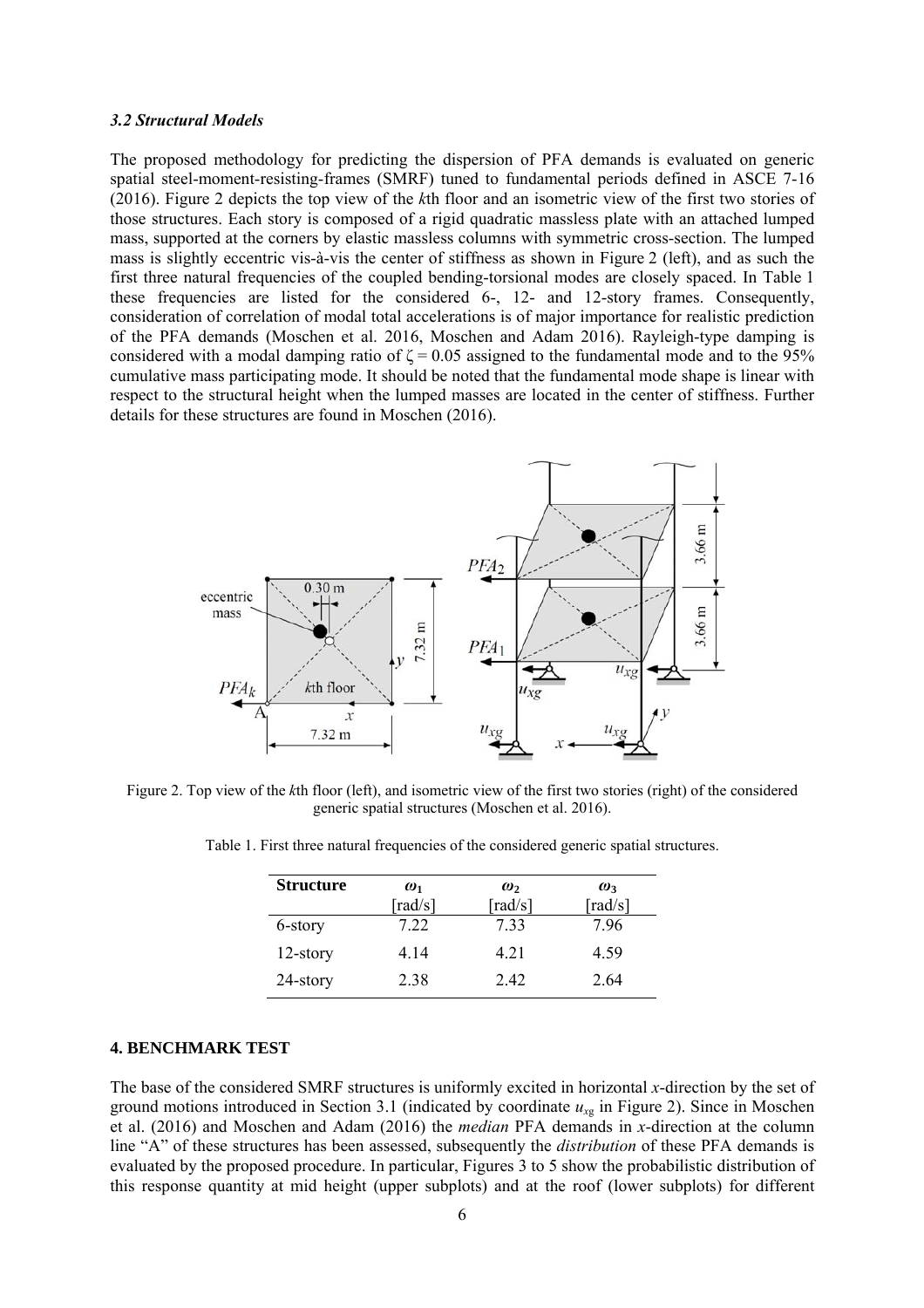numbers of considered modes when utilizing the discussed CQC methodology. Dashed CDFs correspond to first mode approximations, Dash-dot-dotted curves refer to CDF estimates based on the first and second mode, and the solution displayed by a solid black line includes all modes up to the 95% cumulative seismic active mass. The corresponding reference solution based on response history analysis (RHA) conducted in OpenSees (McKenna et al. 2014) is displayed in gray. The red curve represents the fitted lognormal distribution, referred hereinafter as reference CDF. Visual inspection reveals that the lognormal probabilistic model captures reasonably the dispersion of the PFA demand, which is consistent with findings reported by Shome et al. (1998).

Inspection of Figures 3 to 5 shows that both the one mode and the two modes approximations of the CDF are inaccurate. However, the multi-modal solution of the proposed CQC approach yields in general a distribution that closely matches the reference solution. It should be noted that the median PFA demand of this structure is approximated accurately regardless of the considered story (Moschen et al. 2016, Moschen and Adam 2016). The median, the  $16<sup>th</sup>$  and 84<sup>th</sup> percentile of the PFA predictions are highlighted by thin horizontal solid lines.

Table 2 summarizes the response statistics (median and dispersion) for the considered structures at the locations discussed above. The third and the fourth column represent the statistics of the reference solution (from RHA), the fifth and sixth column the corresponding statistics of the lognormal approximation. Additionally, the relative errors of the lognormal approximation with respect to the reference solution are listed in the last two columns. In the respect, the relative error percentage of the median,  $\varepsilon(\tilde{m}_{PFA_{\nu}})$ , and the dispersion of the logarithm,  $\varepsilon(\sigma_{\ln(PFA_{\nu})})$ , are defined as

$$
\varepsilon(\widetilde{m}_{PFA_k}) = \frac{\widetilde{m}_{PFA_k}^{(\text{RHA})} - \widetilde{m}_{PFA_k}^{(\text{CQC})}}{\widetilde{m}_{PFA_k}^{(\text{RHA})}} \cdot 100
$$
\n(10)

$$
\varepsilon(\sigma_{\ln(PFA_k)}) = \frac{\sigma_{\ln(PFA_k)}^{\text{(RHA)}} - \sigma_{\ln(PFA_k)}^{\text{(CQC)}}}{\sigma_{\ln(PFA_k)}^{\text{(RHA)}}} \cdot 100
$$
\n(11)

The largest relative error of the median is 6,48% (mid height of the 12-story structure) and of the dispersion -9,24% (roof of the 6-story structure). It is observed that all relative errors of the median are positive, that is the CQC approximation underestimates slightly the median PFA demand. In contrast, the relative errors of the dispersions are negative, indicating that the CQC method over-predicts the dispersion.

| <b>Structure</b> | Location   | <b>Reference CDF</b>                              |                                | Approximation                     |                                              | <b>Relative Error</b>            |                                 |
|------------------|------------|---------------------------------------------------|--------------------------------|-----------------------------------|----------------------------------------------|----------------------------------|---------------------------------|
|                  |            | $\overline{\widetilde{m}}_{PFA_k}^{\text{(RHA)}}$ | (RHA)<br>$\sigma_{\ln(PFA_k)}$ | $\breve m^{(\text{CQC})}_{PFA_k}$ | (CQC)<br>$\sigma_{\ln(PFA_k)}^{\text{true}}$ | $\varepsilon(\breve{m}_{PFA_k})$ | $\epsilon(\sigma_{\ln(PFA_k)})$ |
|                  |            | $\left[\frac{m}{s^2}\right]$                      | L.                             | $\lceil m/s^2 \rceil$             | ı — I                                        | $\lceil\% \rceil$                | $\lceil\% \rceil$               |
| 6-story          | Mid height | 14,45                                             | 0,72                           | 14,32                             | 0,77                                         | 0,89                             | $-3,85$                         |
|                  | Roof       | 30,72                                             | 0,72                           | 29,10                             | 0,85                                         | 5,26                             | $-9,24$                         |
| $12$ -story      | Mid height | 13,32                                             | 0,66                           | 12,47                             | 0,72                                         | 6,48                             | $-3,92$                         |
|                  | Roof       | 31,88                                             | 0,70                           | 29,92                             | 0,76                                         | 6,16                             | $-4,41$                         |
| 24-story         | Mid height | 10,62                                             | 0,78                           | 11,30                             | 0,67                                         | 5,99                             | $-7,63$                         |
|                  | Roof       | 32,17                                             | 0,69                           | 30,67                             | 0,80                                         | 4,66                             | $-7,62$                         |

Table 2. Comparison of statistics based on the reference solution and the approximation.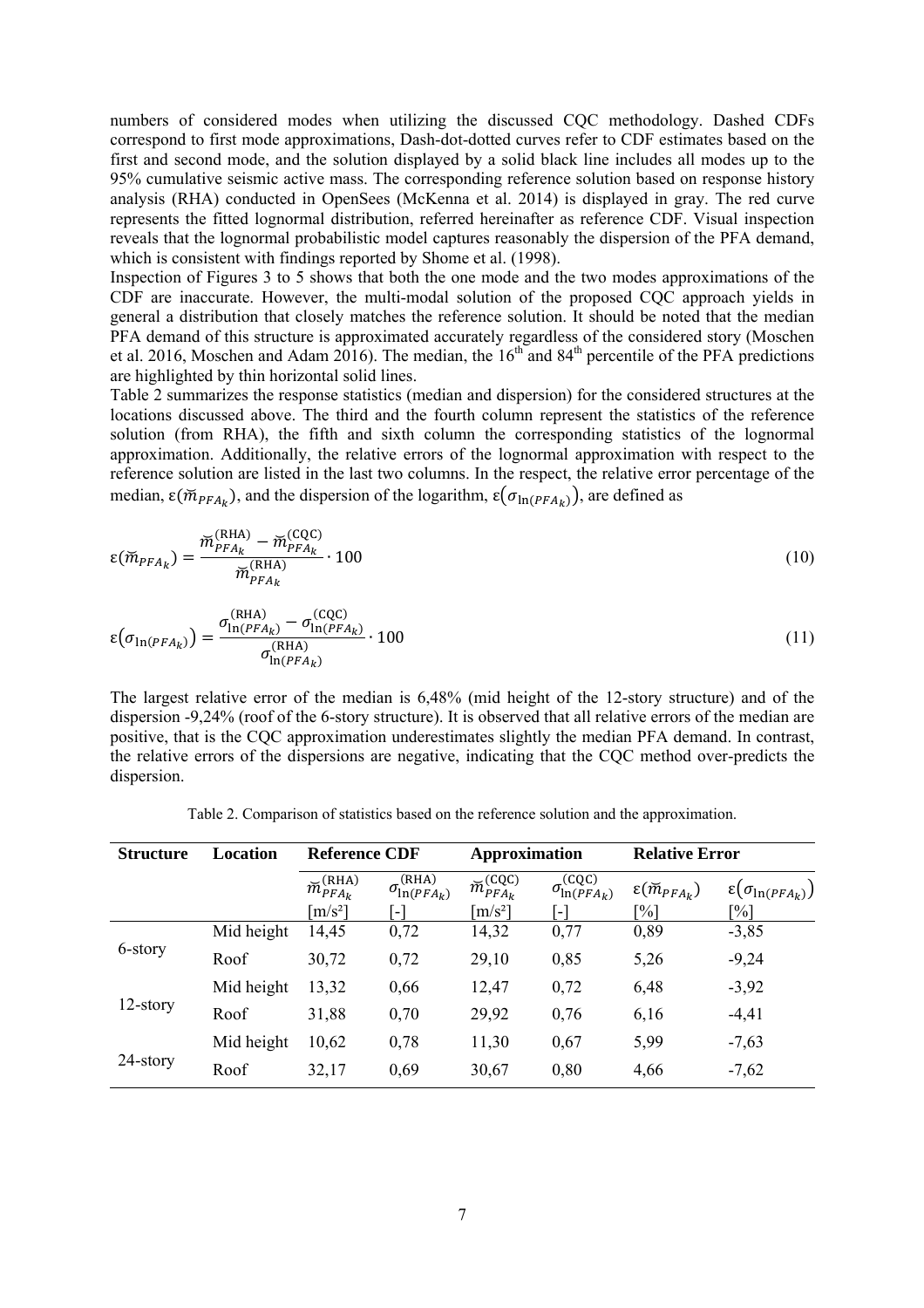

Figure 3. CDFs of PFA demands of the 6-story frame at (upper plot) mid height, and (lower plot) at the roof.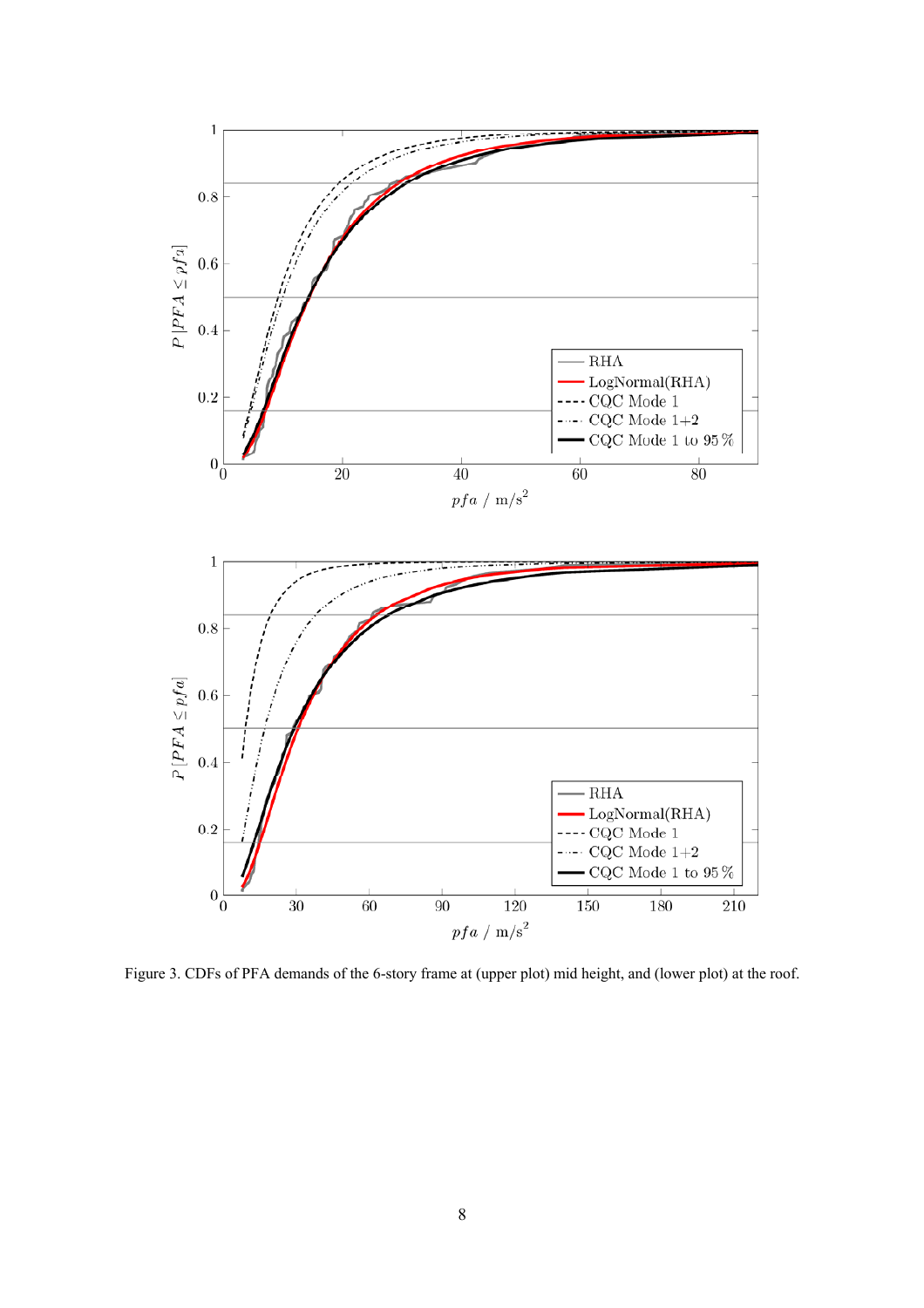

Figure 4. CDFs of PFA demands of the 12-story frame at (upper plot) mid height, and (lower plot) at the roof.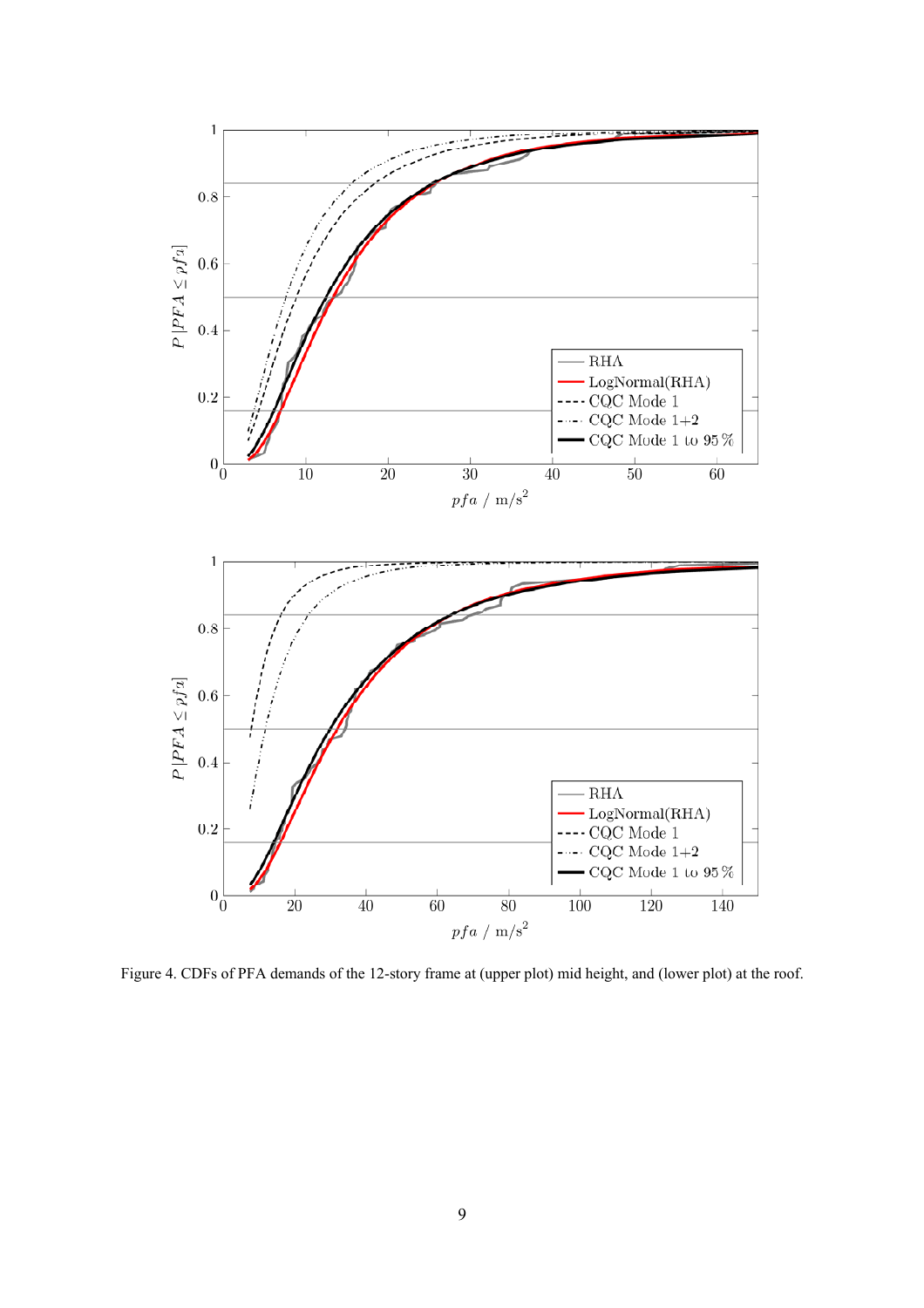

Figure 5. CDFs of PFA demands of the 24-story frame at (upper plot) mid height, and (lower plot) at the roof.

## **5. SUMMARY, CONCLUSION, AND OUTLOOK**

A simple but still sufficiently accurate method has been presented to estimate the probabilistic distribution of peak floor acceleration (PFA) demands of seismically excited spatial elastic frame structures. The fundamental ingredients of this method are (*i*) the complete-quadratic-combination rule, and (*ii*) a ground motion selection procedure, where the selected ground motions match a pseudospectral target mean and variance over a large range of periods. The proposed procedure has been tested on 6-, 12-, and 24-story elastic spatial steel-moment-resisting-frame structures. As a result, in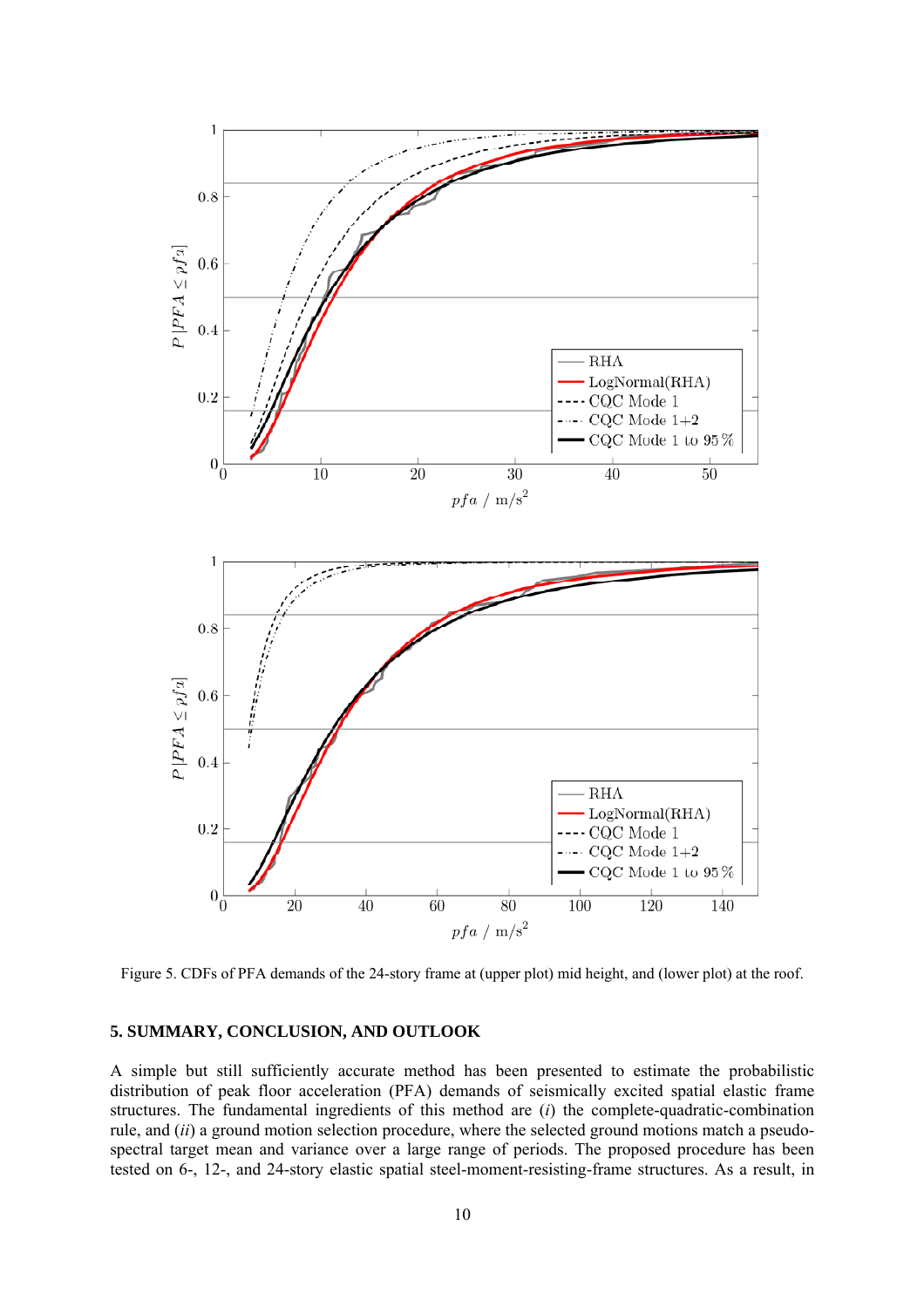general the cumulative distribution functions of the PFA of these structures based on this approximate lognormal probabilistic model are in excellent agreement with the corresponding probabilistic distributions obtained from response history analyses, which serve as reference solution. Subsequently, goodness-of-fit tests will be conducted to quantify the error of the PFA demand distributions derived by the proposed probabilistic model.

Further research activities will be devoted to the extension of the proposed methodology to predict the PFA distributions of *inelastic* structures. In this respect it should be noted that the underlying procedure for assessing the median PFA demand of inelastic structures is readily available (Moschen et al. 2017).

# **6. ACKNOWLEDGMENTS**

The research activities of the first author have been partially supported by FCP Fritsch, Chiari  $\&$ Partner ZT GmbH.

# **7. REFERENCES**

ASCE 7-16 (2016). Minimum design loads and associated criteria for buildings and other structures. American Society of Civil Engineers.

Baker J. W. (2011). The conditional mean spectrum: A tool for ground motion selection, *ASCE Journal of Structural Engineering* 137: 322-331.

Benjamin J. R., Cornell C. A. (1970). Probability, statistics, and decision for civil engineers: Dover Publications, Dover Books on Engineering, Reprint edition 2014.

Chopra A. K. (2016). Dynamics of structures, 5th ed., Prentice-Hall International Series.

Cornell C. A., Krawinkler H. (2000). Progress and challenges in seismic performance assessment. *PEER Center News* 3(2), Pacific Earthquake Engineering Research Center, University of California at Berkeley.

Crandall S. H., Mark W. D. (1963). Random vibration in mechanical systems. Academic Press Inc., 111 Fifth Avenue, New York.

Der Kiureghian A. (1981). A response spectrum method for random vibration analysis of MDF systems. *Earthquake Engineering and Structural Dynamics* 9(5): 419-435.

FEMA P-58-1 (2012). Seismic performance assessment of buildings, Volume 1 – Methodology. Federal Emergency Management Agency.

Jayaram N., Lin T., Baker J. W. (2011). A computationally efficient ground-motion selection algorithm for matching a target response spectrum mean and variance. *Earthquake Spectra* 27(3): 797-815.

Joyner W. B., Boore D. M. (1981). Peak horizontal acceleration and velocity from strong-motion records including records from the 1979 Imperial Valley, California, Earthquake. *Bulletin of the Seismological Society of America* 71(6): 2011-2038.

Kohrangi M., Bazzurro P., Vamvatsikos D., Spillatura A. (2017). Conditional spectrum-based ground motion record selection using average spectral acceleration. *Earthquake Engineering and Structural Dynamics* 46(10): 1667-1685.

Krawinkler H., Miranda E. (2004). Chapter 9: Performance-based earthquake engineering. In: Earthquake Engineering: From Engineering Seismology to Performance-Based Engineering.

McKenna F, Fenves G, Scott M (2014). OpenSees: Open System for Earthquake Engineering Simulation. Pacific Earthquake Engineering Research Center, University of California at Berkeley.

Moehle J., Deierlein G. G. (2004). A framework methodology for performance-based earthquake engineering. *International Workshop on Performance-Based Design*. Bled, Slovenia.

Moschen L. (2016). Contributions to the Probabilistic Seismic Assessment of Acceleration Demands in Buildings. Ph.D. Thesis, University of Innsbruck, Innsbruck, Austria.